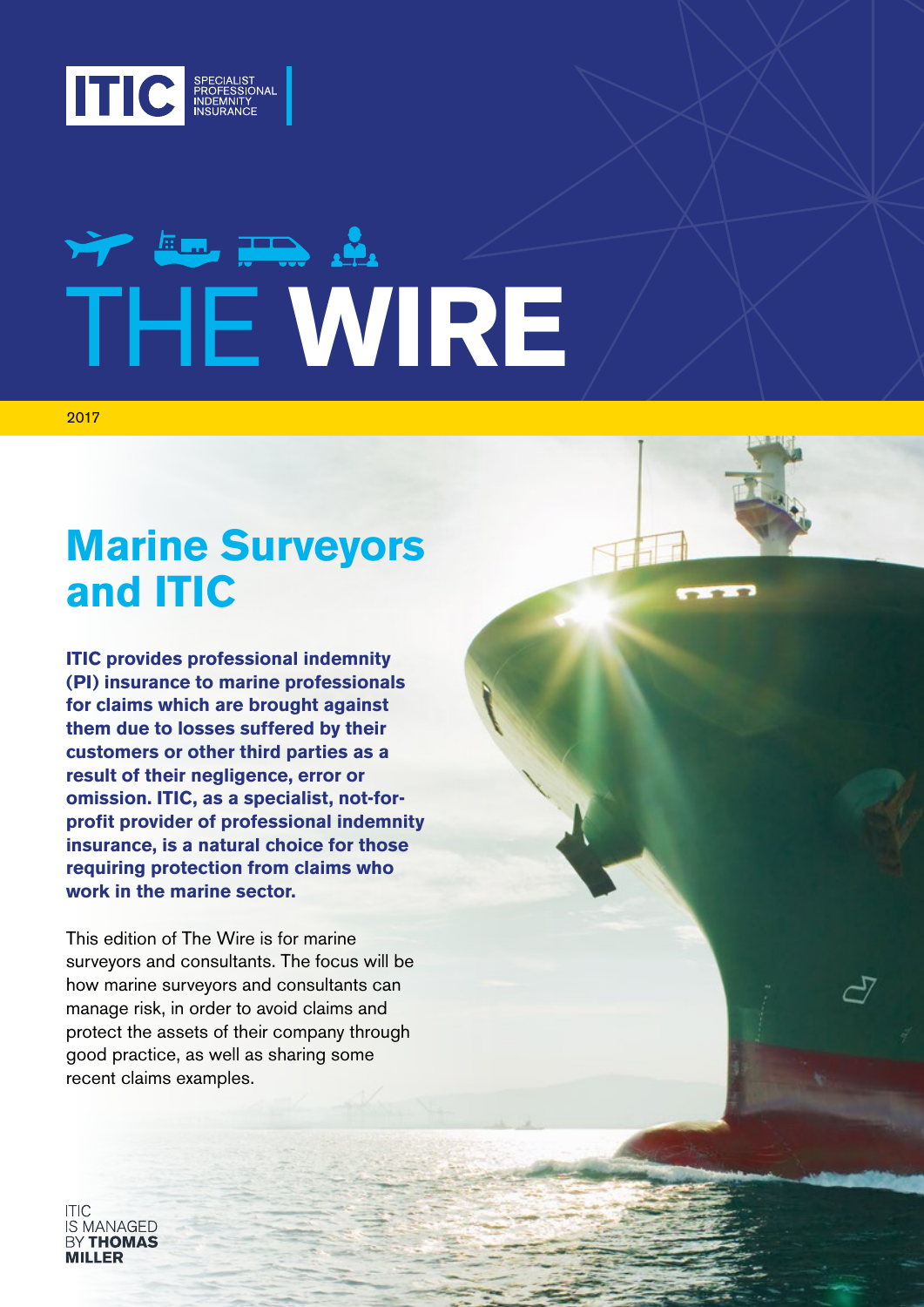

#### **Alberto Comitardi** – Senior marine surveying underwriter

Alberto joined ITIM in December 2010. He is a qualified Italian lawyer that had previously trained as a shipping agent at a UK based shipping line and as supercargo in the UK, Bremen, Rotterdam and Antwerp. He handles claims worldwide and he is responsible for underwriting risks in Italy, Slovenia and Croatia.

**ITIC's experience is that claims presented against marine surveyors and consultants are surprisingly varied, as you will see from the following…**

#### **More than you were asked to do**

A marine surveyor in Germany was engaged by charterers to attend the loading of a cargo and report on any damage caused by the stevedores. The subsequent emailed instructions contained (in translation) the following provisions:

"We hereby order the following:

Supervision of the loading/preloading survey

Reporting of eventual damages to the coating or the material and time of damage

Reporting of negligence while handling of the material and loading

Detailed documentation with photos of the loading operations This time no continuous supervision will be necessary, only during the important movements (commencement of loading operations - change of shift - securing of the cargo)."

The loading and lashing was completed and the ship sailed. Three days later there was a large noise from the cargo hold and the ship developed a 30 degree list. The master reduced the list by ballasting and diverted to a port of refuge. The cargo was discharged, sorted on the quay, reloaded, lashed and secured. About 600MT of damaged cargo was left behind. Over 10 days later the ship sailed to continue the voyage.

The owner alleged that the cargo had shifted due to poor stowage and ultimately obtained an arbitration award against the charterer for €1.56 million. The charterer subsequently held the surveyor and the stevedores (who loaded the cargo) jointly liable for €1.56 million.

ITIC arranged for lawyers to represent the surveyor. The claim was rejected on the basis that (1) the stevedores were responsible for the loading and stowage and (2) the surveyor's instructions were limited to reporting on stevedoring damage caused during loading. The potential difficulty with this defence was that the charterer's email instructions could potentially be interpreted as giving a wider obligation. In the circumstances a contribution to the settlement of the claim of US\$ 156,100 (about 10%) was agreed.

**Although the contribution made was, in percentage terms, relatively modest the claim is an example of how the wording of instructions can potentially widen the scope of a surveyor's liabilities. If the brief is understood to be restricted to a specific task it is important to make sure this is clearly recorded.**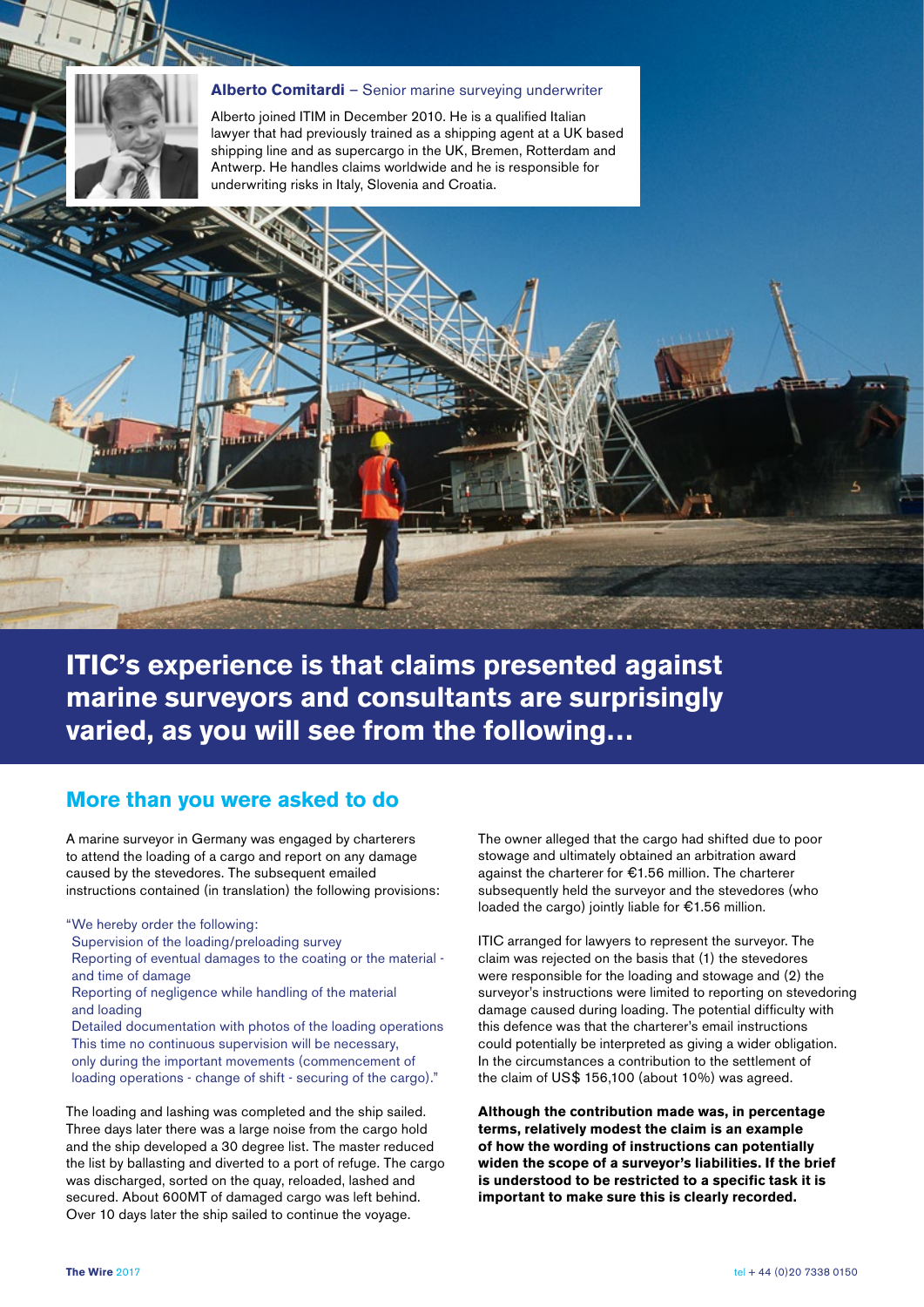## **Underwriters fall out with expert witness over valuation of fire-damaged vessel**

**ITIC has reported a case in which hull and machinery insurance underwriters commenced proceedings against a marine consultancy firm for alleged negligence in failing to properly review shipyard quotes in respect of the cost of repairing a fire-damaged vessel.**

The insured vessel had suffered extensive fire damage. The owner claimed that the ship was a Constructive Total Loss (CTL) (the cost of repairing it would be in excess of its insured value). The insurers rejected this contention, maintaining that the vessel was capable of economic repair. The vessel was ultimately scrapped, and a dispute over the amount the insurers were obliged to pay under the policy arose.

At an early stage, the owner made an offer to settle the claim by stating that they would accept \$1.136m, plus their legal costs. Underwriters rejected the offer, and owners commenced litigation. The underwriters engaged a marine consultancy firm to provide expert advice/evidence on what it would have cost to repair the vessel. The consultants issued a report stating that the vessel was not a CTL. This report was based, in part, on two independent quotations from Chinese shipyards and detailed calculations from the builder of the vessel which indicated that the steel weight for the vessel's accommodation block was 312 tonnes which had been provided by their client.

The owner in turn submitted the report of their technical expert, which had been prepared using a different, 'newbuild' approach. This report used an estimated steel weight total of 542 tonnes to repair the accommodation block, and concluded that the total cost of repairing the vessel was \$6m, a figure that would have made the vessel a CTL. Following a joint experts' meeting, underwriters' counsel asked their consultant to prepare their own steel weight calculations, inclusive of the accommodation block, in order to rebut the owner's report. Drawing from their own calculations, the underwriter's consultants concluded that the shipbuilder's initial steel weight figure was inaccurate and that the cost of repairing the vessel was in fact \$3.9m in excess of the total insured value. On the basis of this new advice, underwriters settled with the owner for \$1.3m, plus the owner's costs.

Underwriters then commenced proceedings against their consultant on the basis that they had been negligent in failing to properly review the shipyard quotes. Underwriters claimed that had they been properly advised initially, they would have been able to settle for a lower amount at an earlier stage. This would have also reduced their own costs and their liability for the owner's costs.

The consultants pointed out that the underwriters had rejected the owner's earlier offer before they had even been engaged and argued that, for their part, they had relied on the Chinese shipyard's calculations, which were provided by the underwriters. Moreover, it was not until after the joint experts' report that they were asked to make their own assessment.

Reporting that the issue was finally settled at mediation for GBP 305,000 and an agreement that both parties bear their own costs, ITIC says, "It is five years since the English Supreme Court held that expert witnesses involved in legal proceedings no longer enjoy protection from liability for negligence. It was a feature of this dispute that there was no document specifying what the consultants had been engaged to do. **A large number of disputes involving consultants and other advisers would be avoided if the scope of work was clearly defined beforehand."**

### **Crossing the line**

**A marine surveyor was appointed by the owners of a ship that had been involved in a major casualty which had involved significant loss of life. There were potential criminal charges arising out of the incident.**

The local police had taken possession of the vessel while investigations as to the cause were underway. The surveyor was invited to attend the vessel by the owner's fleet manager. On reaching the wreck no one stopped them from going on board. Subsequently a joint survey with all the parties involved, including the Public Prosecutor, was carried out. During the joint survey the member indicated to the Public Prosecutor various points of interest in the wreck. When queried about his knowledge of the places, the surveyor responded that he had previously been on board with the fleet manager. The surveyor had assumed that the fleet manager had been authorised to take him on board.

The Public Prosecutor considered charging both the fleet manager and the surveyor personally with tampering with evidence. The surveyor's employer had purchased ITIC's Directors' and Officers' cover. This additional insurance covers legal costs arising from criminal charges that would fall outside the scope of a professional indemnity policy. A specialist criminal lawyer was appointed and the matter was resolved.

**Directors' & Officers' insurance (D&O) is a personal insurance purchased by the employer for the benefit of its directors and officers. ITIC's D&O product protects both individual directors from claims against them in person and also the company that has to indemnify these senior staff.**

**Contact your ITIC Account Executive, or insurance broker, for more information.**